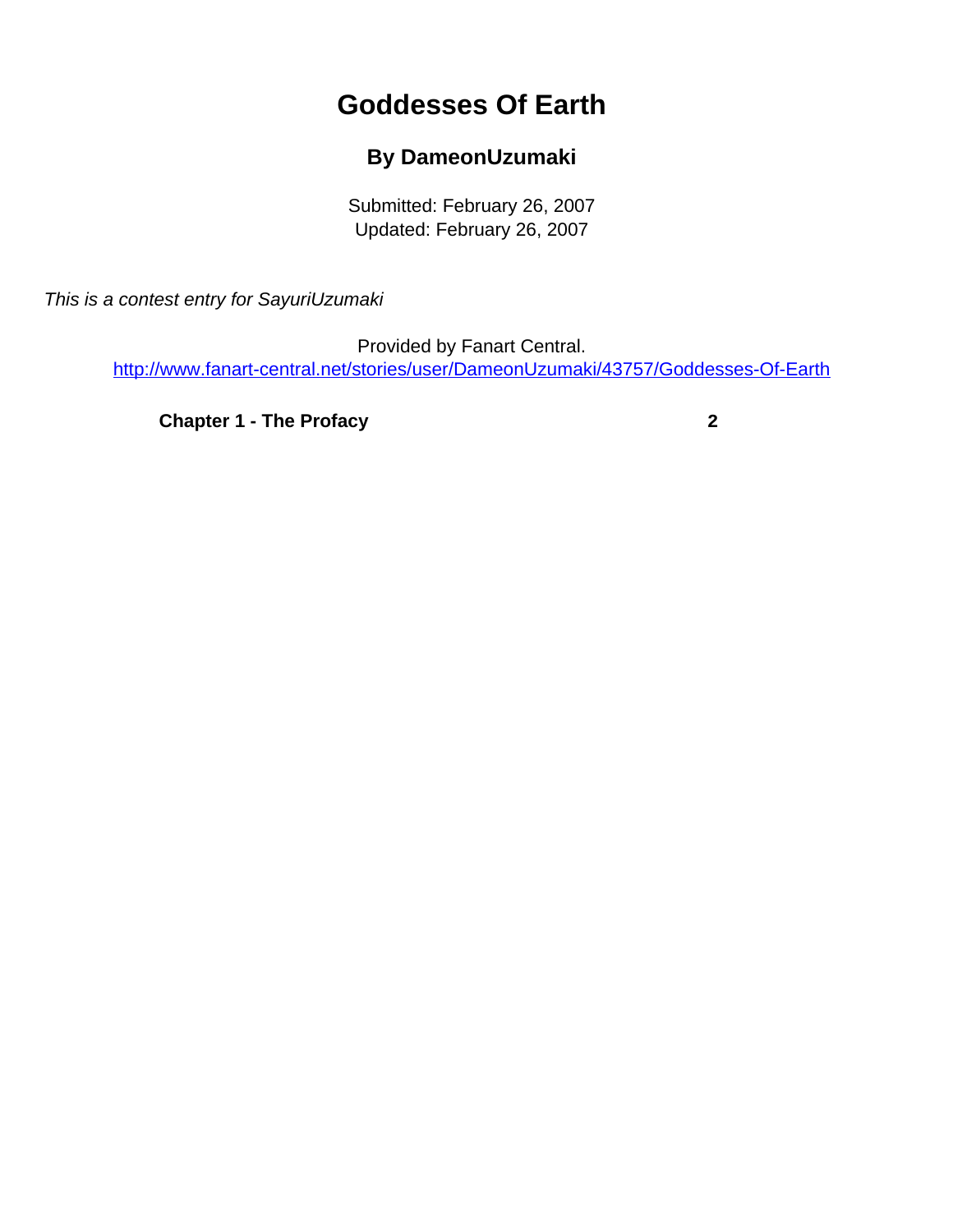## **1 - The Profacy**

<span id="page-1-0"></span>Allie, Nami, Zukiko, and Kanah were the ancient profacy. The profacy that said "One day, in time; Four girls will be blessed with the powers of the Earth. Water, Fire, Wind and Nature. They must be pure of heart, and all together. They all must be able to hear the heart beat, of Earth." Allie was a kind hearted person, she was given powers of the Water Goddess. She had blue eyes, neon blue hair, and always dressed like she was going to the beach at any moment. Nami, was quite the opposite. She didn't enjoy all things bright, but she did enjoy her friend's company. She had red, gleaming eyes that could see for miles. Her hair was red as well, but in a hairstlye that screamed "Terror Twister!". Her gift, was Goddess of Fire. Now Zukiko, was rather quiet. She never spoke often, but would when she had to. Her hair was a silky, beaming gray. Zukiko loved music... Lullabe... Pop... or even Ballet. To show her love of music, was a very skilled flute player and wore a shirt that had a line of notes to Beethoven's own "Moonlight Sonata". She was blessed with the gift of the Wind Goddess. She was rather smart, her friends always asked her for answers. Zukiko also played music with the power of her wind. Kanah was quite a peppy one! She was always eager to go new places and to explore for hours. Her hair was a bright, shining green. Her eyes were screaming "Play! Play! PLAY!". Kanah loved nature, she would always help injured animals and play with butterflies. She was given, the power of the Nature Goddess.

Their powers were not to be taken lightly. Little did they know, that they had these magnificent powers... Until the Shard of Earth... was found.

~~~~~~~~~~~~~~~~~~~~~~~~~~~~~~~~~~~~~~~~~~~~~~~~~~~~~~~~~~~~~~~~~~~~~~~~~~~~~~~

~~~~~~~~~~~~~~~~~~~~~~~~~~~~~~~~~~~~~~~~~~~~~~~~~~~~~~~~~~~~~~~~~~~~

"UGH! Work, work, work! We never do anything else at this school." Nami moaned. "I know what you mean." Kanah sighed. "I just wanna hurry up and finish this Math Homework!"

"What did you put for number (5) on that quiz, Zukiko?" asked Allie. "(c); He sailed for money and wealth..." Zukiko said quietly. "You need to perk up more!" Kanah urged. "You have to express yourself by being creative!". "C-Creative?" asked Zukiko. "Well...". "Yeah, you are always to quiet." Allie shrugged. Nami stared at Zukiko, trying to get a peek at her History Homework. "NAMI!" Allie cried. "Control yourself!"

They walked out the great doors of Funoma High. "It's soooo good to be out of that chamber of darkness and greed!" Kanah said as she spun around gleefully, with her arms spread wide to let the air flow through her hair. "Kanah..." Nami laughed. "It's just a Japanese High School." "So, you guys all wanna do our homework at my place?" asked Allie. "Alright." her friends agreed. They unlocked the locks holding their bikes to the lightpost. The noon sun glowed in the dimming sky. Clouds moved slowly across the sky with grace.

The dropped off their bikes in Allie's front yard, and ran towards the Japanese house. Allie slid open the door and ran in. "MOM!" she cried. "I'M HOME! NAMI, ZUKIKO AND KANAH ARE HERE TOO!" "Alright, dear!" Allie's mother called back. They ran through the house, and into Allie's room. Nami unzipped her backpack, revealing papers scattered everywhere. Zukiko unzipped her backpack, revealing her books, papers, folders and pencils tucked away neatly. They all pulled out their homework and began working.